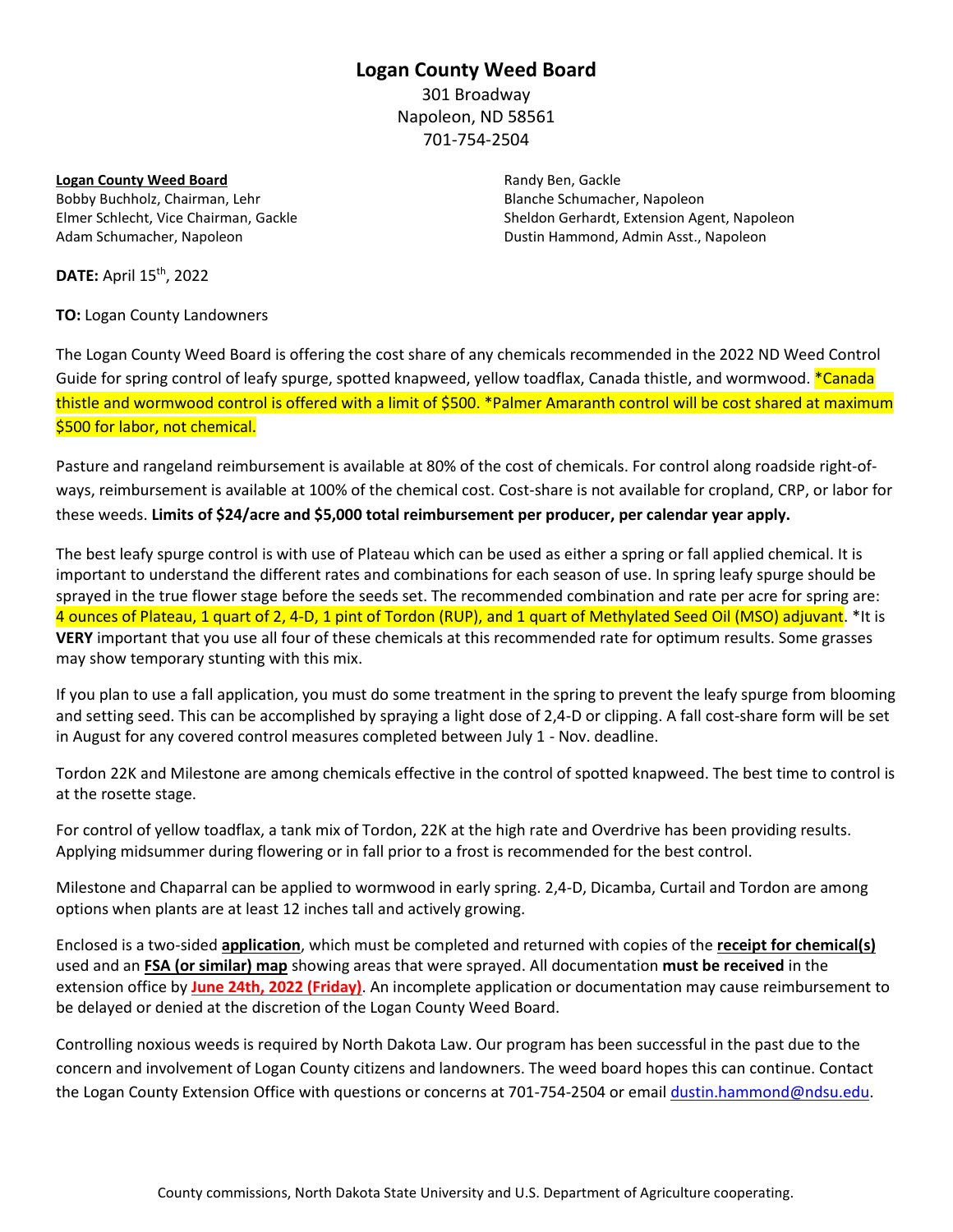# **North Dakota Noxious Weeds**

- [Absinth Wormwood](https://www.nd.gov/ndda/plant-industries/noxious-weeds/absinth-wormwood) (Artemisia absinthium L.). )
- **[Canada Thistle](https://www.nd.gov/ndda/plant-industries/noxious-weeds/canada-thistle) (Cirsium arvense (L.) Scop.)**
- [Dalmatian Toadflax](https://www.nd.gov/ndda/plant-industries/noxious-weeds/dalmatian-toadflax) (Linaria genistifolia spp. dalmatica)
- [Diffuse Knapweed](https://www.nd.gov/ndda/plant-industries/noxious-weeds/diffuse-knapweed) (Centaurea diffusa Lam.)
- [Houndstongue](https://www.ag.ndsu.edu/publications/crops/houndstongue-cynoglossum-officinale-l-identification-and-control-stop-the-spread) (Cynoglossum officinale L.)
- [Leafy Spurge](https://www.nd.gov/ndda/plant-industries/noxious-weeds/leafy-spurge) (Euphorbia esula L.)
- [Musk Thistle](https://www.nd.gov/ndda/plant-industries/noxious-weeds/musk-thistle) (Carduus nutans L.)
- [Palmer amaranth](https://www.ag.ndsu.edu/palmeramaranth) (Amaranthus palmeri)
- [Purple Loosestrife](https://www.nd.gov/ndda/plant-industries/noxious-weeds/purple-loosestrife) (Lythrum salicaria L., Lythrum virgatum L., and all cultivars)
- [Russian Knapweed](https://www.nd.gov/ndda/plant-industries/noxious-weeds/russian-knapweed) (Centaurea repens L.)
- [Saltcedar](https://www.nd.gov/ndda/plant-industries/noxious-weeds/saltcedar) (Tamarisk spp.)
- [Spotted Knapweed](https://www.nd.gov/ndda/plant-industries/noxious-weeds/spotted-knapweed) (Centaurea maculosa Lam.)
- **[Yellow Toadflax \(](https://www.nd.gov/ndda/plant-industries/noxious-weeds/yellow-toadflax)Linaria vulgaris)**

#### Additional County Noxious Weed for **Logan County**: Black Henbane

The following links with ND Department of Agriculture have additional information on noxious weeds: <https://www.nd.gov/ndda/plant-industries/noxious-weeds>

The ND Weed Control Guide is updated annually:

<https://www.ag.ndsu.edu/weeds/weed-control-guides/nd-weed-control-guide-1>

## **Palmer Amaranth (PA)**

The Logan County Weed Board has approved up to \$500 cost share funds per landowner for manual labor in the hand removal of Palmer Amaranth. Landowner must follow protocol:

- 1. Landowners should scout fields starting in late spring through summer and fall, especially before harvest.
- 2. **When a suspicious plant is found, contact: NDSU Extension Agent, Logan County: Sheldon Gerhardt, 701-754-2504[, sheldon.gerhardt@ndsu.edu](mailto:sheldon.gerhardt@ndsu.edu) OR Logan County Weed Control Officer: Heather Moser, 701-989-5464, [hl.moser.78@gmail.com](mailto:hl.moser.78@gmail.com) Mark/flag the location and LEAVE THE PLANT IN PLACE to not spread seed.**

It is easier to identify if it hasn't been pulled.

- 3. The county weed officer will work with the NDSU Extension Agent to:
	- $\circ$  Gather photos and information to send to NDSU weed specialist(s) for confirmation or ruling out PA.
	- o Develop an action plan with an NDSU specialist if PA is confirmed.
- 4. Landowners should hand pull, bag on site and destroy confirmed PA plants.
- 5. PA plants should be burned or deeply buried to prevent movement of seed.
- 6. Landowners should work with their county weed control officer and continue to survey the field for a period of 3-5 years post removal to verify no additional PA is found.
- 7. **For \$500 cost share on hand pulling labor, complete cost-share application, receipt/evidence of labor paid, FSA or similar map of area controlled. Replace chemical references on application with man hours.**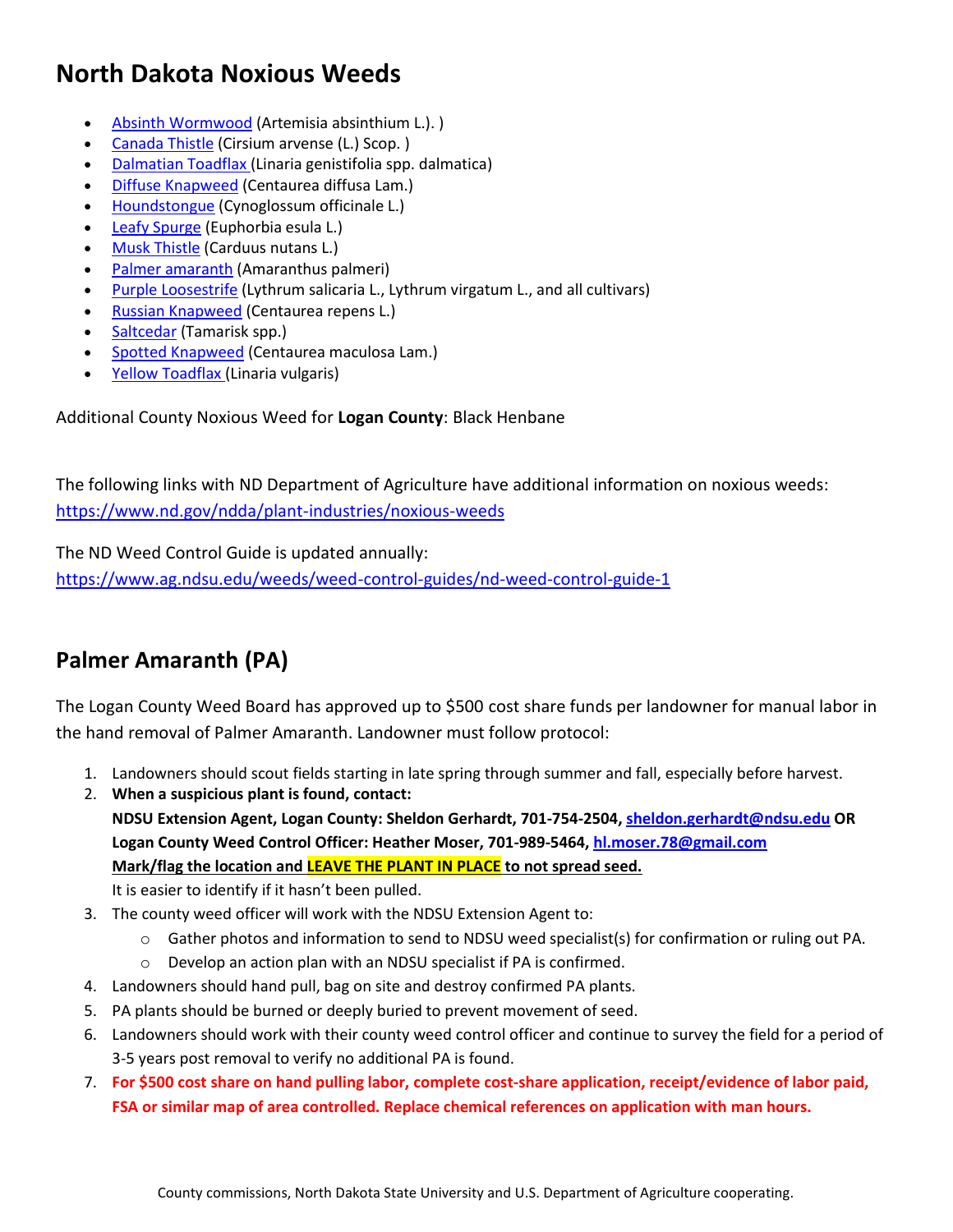### Logan County Weed Board Application for Cost Share

This application verifies that I, 1, 2000, 2000, 2000, 2000, 2000, 2000, 2000, 2000, 2000, 2000, 2000, 2000, 200

knapweed, yellow toadflax, Canada thistle, wormwood, or Palmer amaranth on

Month/Day/Year

North Dakota state law requires the control of noxious weeds. The Logan County Weed Board offers spring cost share towards the chemical cost to control leafy spurge, spotted knapweed, yellow toadflax, wormwood, and \*Canada thistle at the rate of 80% for pasture and rangeland applications and 100% for roadside applications not to exceed \$24.00 per acre. A calendar year maximum reimbursement of \$5,000 per producer also applies. No cost share is available for labor, cropland, or CRP applications. \*Canada thistle and wormwood control is offered only with a limit of \$500. Palmer amaranth cost share is for up to \$500 toward labor, not chemical control.

This **application** must be completed **front and back,** returned with copies of the **receipt for chemical(s)** used and an **FSA (or similar) map** showing specific areas that were sprayed. All documentation **must be received** in our office by **June 24th, 2022 (Friday)**. An incomplete application or documentation may cause reimbursement to be delayed or denied at the discretion of the Logan County Weed Board.

In the spaces below, please provide a list of noxious weeds you attempted to control. *If controlling more than one weed on the same section, please use one line for each weed controlled and estimate the controlled acreage of each weed.*

| <b>EXAMPLE</b><br><u>eafu Spurge</u><br><b>Noxious Weed</b> | Est. Acres | Pasture/Rangeland<br><b>X</b><br>Roadside<br>O | 0-000-00<br>Section-Township-Range |
|-------------------------------------------------------------|------------|------------------------------------------------|------------------------------------|
|                                                             |            | Pasture/Rangeland<br>O                         |                                    |
| <b>Noxious Weed</b>                                         | Est. Acres | Roadside<br>O                                  | Section-Township-Range             |
|                                                             |            | Pasture/Rangeland<br>O                         |                                    |
| <b>Noxious Weed</b>                                         | Est. Acres | Roadside<br>O                                  | Section-Township-Range             |
|                                                             |            | Pasture/Rangeland<br>O                         |                                    |
| <b>Noxious Weed</b>                                         | Est. Acres | Roadside<br>O                                  | Section-Township-Range             |
|                                                             |            | Pasture/Rangeland<br>O                         |                                    |
| <b>Noxious Weed</b>                                         | Est. Acres | Roadside<br>O                                  | Section-Township-Range             |
|                                                             |            | Pasture/Rangeland<br>O                         |                                    |
| <b>Noxious Weed</b>                                         | Est. Acres | Roadside<br>◯                                  | Section-Township-Range             |
|                                                             |            | Pasture/Rangeland<br>O                         |                                    |
| <b>Noxious Weed</b>                                         | Est. Acres | Roadside<br>Ω                                  | Section-Township-Range             |

County commissions, North Dakota State University and U.S. Department of Agriculture cooperating.